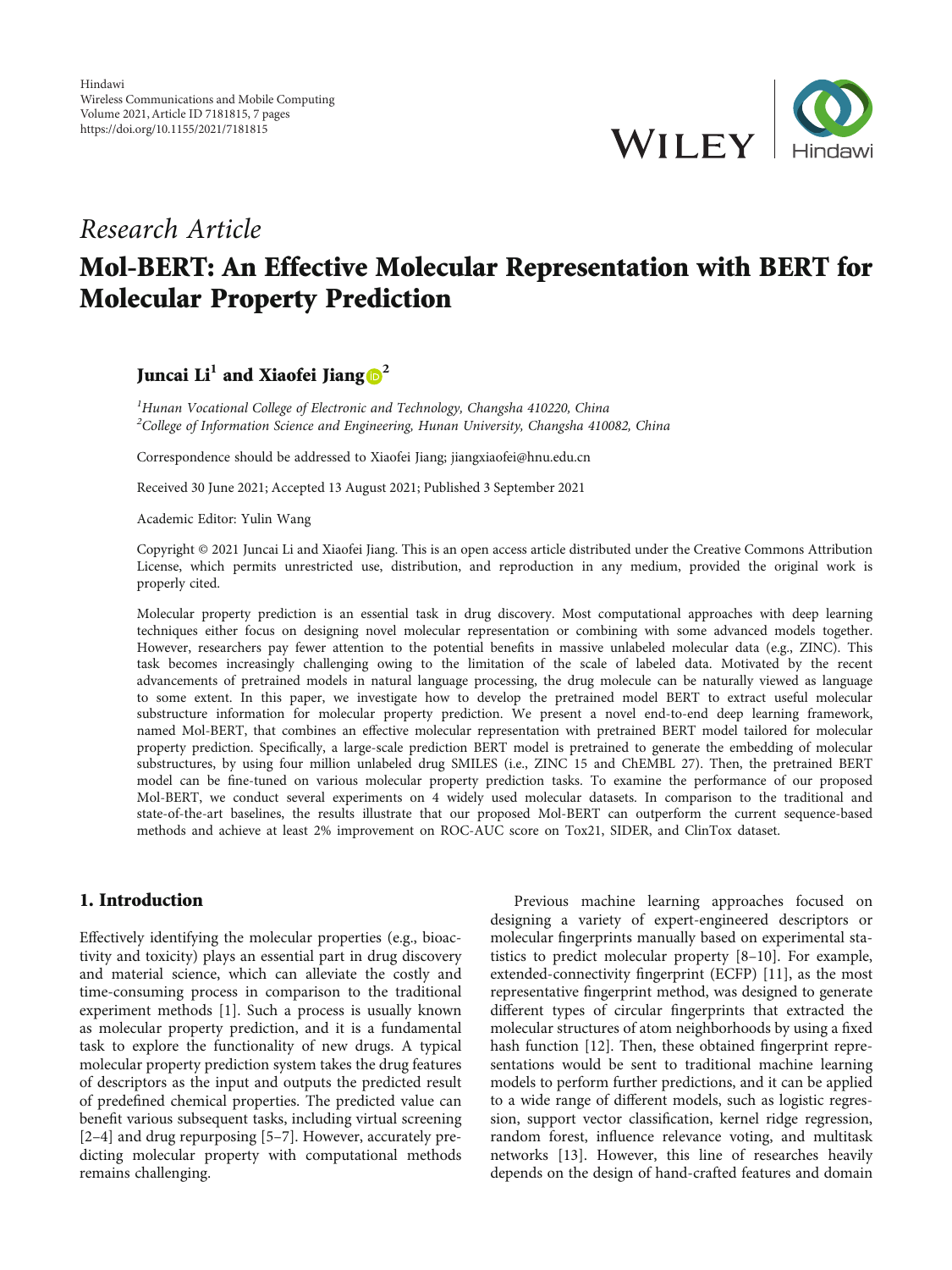knowledge. Besides, the generated hash bit vectors are difficult to biologically understand the relationship between chemical properties and molecular structures.

Inspired by the remarkable achievements that deep learning has shown in a variety of domains, including computer vision [[14](#page-5-0)] and natural language processing [\[15, 16](#page-5-0)], it also has gained lots of attention for molecular property prediction. The molecular representation methods being introduced can be mainly summarized into two parts: sequencebased and graph-based approaches. For sequence-based methods, simplified molecular input line entry specification, shortened as SMILES, is the most common molecular linear notation that encodes the molecular topology on the basis of chemical rules [\[17\]](#page-5-0). In this way, several methods are attempted to take SMILES representation as the input and use current successful models (e.g., recurrent neural networks) to obtain molecular representations [[18](#page-5-0)], while this line of work suffered from insufficient labeled data for specific molecular tasks. More recently, researchers adopted the unsupervised and pretraining strategies in natural language processing (NLP) to learn contextual information from large unlabeled molecular datasets. For example, an unsupervised machine learning method named Mol2vec was developed to learn vector representations of molecular substructures [\[19\]](#page-5-0). And SMILES-BERT was proposed to pretrain the model through a masked SMILES recovery task by designing attention mechanism-based transformer layer [\[20](#page-5-0)]. These pretrained methods pay more attention to the contextual information of molecular sequences, but they hardly consider some molecular substructure (i.e., functional groups) that essentially contributes to the molecular property [[21, 22](#page-5-0)].

On the other hand, graph neural networks (GNNs) have been adopted to explore the graph-based representation for molecular property prediction [[23](#page-5-0)–[25](#page-6-0)]. Graph convolutions were the first work that applied the convolutional layers to encode molecular graph into neural fingerprints [\[26\]](#page-6-0). Similarly, much efforts are made to extend a variety of GNNs on property prediction tasks. For example, the weave featurization encoded chemical features to form molecule-level representations [\[27](#page-6-0)]. And some methods extended graph attention network [\[28\]](#page-6-0) to learn the aggregation weights [\[25](#page-6-0), [29\]](#page-6-0). Moreover, to better encode the interactions between atoms, a message passing neural network named MPNN was designed to utilize the attributed features of both atoms and edges [\[30\]](#page-6-0). More recently, DMPNN [\[31\]](#page-6-0) and CMPNN [[32\]](#page-6-0) were further introduced to leverage the attributed information of nodes and edges during message passing. Although graph-based models have achieved great performance on molecular graph representation, they seldom make use of the vast available biological sequence data.

Recently, substantial pretrained models [\[33](#page-6-0)–[37\]](#page-6-0) trained on the large corpus or unlabeled data can learn universal representations, which are benefit for various downstream tasks, including protein sequence representation [\[38, 39](#page-6-0)], biomedical text mining [[40](#page-6-0), [41](#page-6-0)], and chemical reaction prediction [\[42\]](#page-6-0). Advances in pretrained models have shown their powerful ability for extracting information from unlabeled sequences, which raises a tantalizing question: can

we develop a pretrained model to extract useful molecular substructure information from massive SMILES sequence datasets? To help solve this problem, we propose a novel neural framework, named Mol-BERT, tailored for molecular property prediction. The idea of Mol-BERT is natural and intuitive. Our framework consists of three types of modules. The feature extractor is first to extract atom-level and substructure features centered on the current atom, and the first module can be replaced with a wide range of different molecular representation methods. Then, the pretrained BERT module learns molecular substructure or fragment information from large pretraining corpus (i.e., unlabeled SMILES sequences). The final module is to predict the specific molecular property after fine-tuning the pretrained Mol-BERT via a multityped classifier. To illustrate the performance of our proposed method in various prediction tasks, Mol-BERT is fine-tuned and evaluated on 4 widely used molecular benchmark datasets. In comparison to state-of-the-art baselines (i.e., sequence- and graph-based methods), the experimental results prove the effectiveness of our proposed Mol-BERT.

This paper is organized as follows. Section 2 firstly introduces the preprocessed corpus for Mol-BERT pretraining and several molecular benchmark datasets used in this work. Then, Section [3](#page-2-0) presents the molecular representation method, the pretraining, and fine-tuning of the Mol-BERT model, respectively. Moreover, Section [4](#page-3-0) analyzes the prediction performance of our proposed method on several molecular datasets and compares it with state-of-the-art sequence-based and graph-based approaches. Finally, the conclusion of this work is summarized in Section [5.](#page-4-0)

## 2. Materials

The corpus of chemical compound (i.e., unlabeled SMILES) was obtained from the available ZINC and ChEMBL databases. As a free and available database for virtual screening, ZINC database contains over 230 million purchasable compounds in multiple formats, including ready-to-dock and 3D structures [\[43\]](#page-6-0). And ChEMBL database is a manually built database of bioactive molecules with drug-like properties, which collects 1,961,462 distinct compounds [[44\]](#page-6-0). Specifically, we selected compound SMILES from ZINC version 15 and ChEMBL version 27 that can be processed by RDKit software [[45](#page-6-0)], and the duplicates were removed in merged dataset. Moreover, we filtered them by following the same criteria of Mol2Vec [\[19\]](#page-5-0). Specifically, the two databases were firstly merged, and duplicates were removed. Then, only compounds SMILES that could be processed by RDKit were kept, and they were filtered according to the following cutoffs and criteria: molecular weight between 12 and 600; heavy-atom count between 3 and 50; clogP21between 5 and 7; and only H, B, C, N, O, F, P, S, Cl, and Br atoms allowed. Additionally, all counterions and solvents were removed, and canonical SMILES representations were generated by RDKit. Finally, this procedure yielded 4 million compounds. Detailed information on the pretraining corpus is provided in Supplementary (available [here\)](#page-5-0).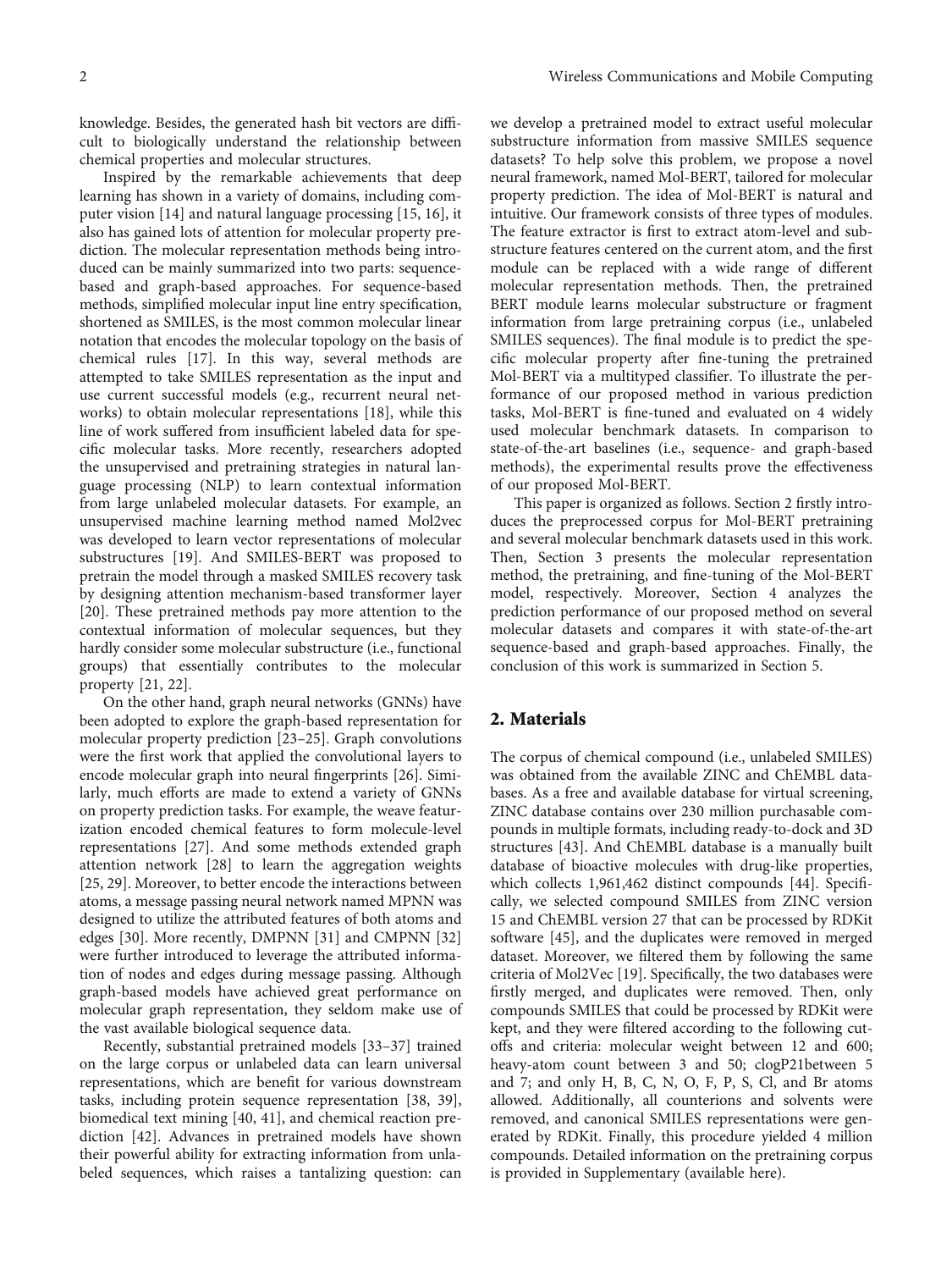<span id="page-2-0"></span>In this paper, we selected 4 widely used benchmark datasets from MoleculeNet [\[13\]](#page-5-0) to evaluate the performance of our proposed method. SMILES strings were used to encode the input chemical compound in all benchmark datasets. The benchmark datasets we used are introduced as follows:

- (i) BBBP. The BBBP dataset provides 2,053 compounds on their permeability properties to predict the barrier permeability
- (ii) Tox21. The Tox21 dataset measures 8,014 compounds with their corresponding toxicity data against 12 targets. The label of toxicity is recorded as binary task: if the label value is 1, then it means the compound has toxicity on specific target or 0 otherwise
- (iii) SIDER. The SIDER dataset contains a total of 1,427 compounds and their adverse drug reactions (ADR) against 27 system-organ class. The ADR result is described as binary labels
- (iv) ClinTox. The ClinTox dataset provides 2 classification tasks for 1,491 drug compounds with known chemical structures, including clinical trial toxicity and FDA approval status

In this paper, we followed the experimental setting of FP2VEC [[46](#page-6-0)], and we split the datasets into the train, validation, and test set with a ratio of 8/1/1. Table 1 shows the detailed description of selected benchmark datasets. Please note that binary and multilabel correspond to the binary and multilabel classification tasks, respectively. And random splitting method randomly splits the samples into training, validation, and test subsets. Scaffold splitting method splits the samples on the basis of their 2D structural frameworks implemented by RDKit software.

#### 3. Methods

In this section, we first describe the overview of our proposed Mol-BERT; then, we separately introduce three modules, which we refer to as the feature extractor, pretraining, and fine-tuning of Mol-BERT, respectively.

3.1. Overview. Figure [1](#page-3-0) illustrates the overall process of Mol-BERT. As shown in Figure [1](#page-3-0), Mol-BERT consists of three modules, including feature extractor, pretraining, and finetuning of Mol-BERT. The Mol-BERT framework learns to predict the molecular property as follows. Given the input drug data (i.e., canonical SMILES), the featurizer module adopts the effective molecular representation to transform them into a set of atom identifier (recall the detail in Feature Extractor). Then, the outputs are fed into a BERT module to obtain a contextual embedding of each molecular substructure through pretraining BERT on vast preprocessed corpus (recall the detail in Pretraining Mol-BERT). Finally, the finetuned Mol-BERT outputs a value indicating the probability of certain molecular property in classification task (recall the detail in [Fine-Tuning Mol-BERT](#page-3-0)).

| Dataset      | Category           | Compound Tasks Task type |                             |            | Split<br>method |
|--------------|--------------------|--------------------------|-----------------------------|------------|-----------------|
| <b>BBBP</b>  | Physiology         | 2,053                    |                             | Binary     | Scaffold        |
| Tox21        | Physiology         | 8,014                    | 12                          | Multilabel | Scaffold        |
| <b>SIDER</b> | Physiology         | 1,427                    | 27                          | Multilabel | Scaffold        |
|              | ClinTox Physiology | 1,491                    | $\mathcal{D}_{\mathcal{A}}$ | Multilabel | Scaffold        |

3.2. Feature Extractor. The molecular substructure is an important cue for molecular interactions [[21](#page-5-0), [22\]](#page-5-0). Therefore, the key idea behind Mol-BERT is that we strengthen to obtain a better representation of molecular substructures by pretraining BERT on the vast unlabeled SMILES sequences. Inspired by Mol2Vec [\[19\]](#page-5-0) that considered molecular substructures or fragments derived from the Morgan algorithm as "words" and compound as "sentences," here we adopt a similar method to decompose the input SMILES sequences into biological words and sentences.

To achieve it, given an input compound SMILES string, we first obtain its standardize and canonical SMILES representation *S* generated by RDKit. Then, the Morgan algorithm [\[11\]](#page-5-0) is used to generate all atom identifiers with radius 0 and 1, denoted by  $A_i^0$  and  $A_{i}^1$ , respectively, where the subscript *i* represents the index of each atom. As illus-trated in the left part of Figure [1](#page-3-0),  $A_i^0$  (i.e., green node) represents the current node set traversed in an atom order while  $A_i^1$  (i.e., Kelly node) represents the neighboring node set connecting directly to the current atom, so  $A_i^1$  an be viewed as a kind of substructure or fragment. And *Ai* are then hashed into a fixed-length vector. Take CC(N)C(=O)O as an example; it consists of six atoms, and we obtain its atom identifiers  $A_i^0$  (i.e.,  $A_1^0$ - $A_6^0$ ) and the corresponding substructures (i.e.,  $A_1^1$ - $A_6^1$ ), and then, they are hashed into a fixedlength vector (e.g.,  $A_1^1$  corresponds to 3537119591). Finally, all vectors of the Morgan substructures are summed to obtain the molecular representation. Therefore, in this way, we can generate 119 atom identifiers at radius 0 and 13325 substructure identifiers at radius 1, respectively. The feature extractor module in Mol-BERT can be replaced with various molecular representation methods. For example, FP2Vec [\[46\]](#page-6-0) can be used as the feature extractor to generate the 1024-bit Morgan (or circular) fingerprint with the predefined radius value.

3.3. Pretraining Mol-BERT. As a contextualized word representation model, BERT [[33](#page-6-0)] adopted the masked technique to predict randomly masked words in a sequence, which can result in learning bidirectional representations. Therefore, Mol-BERT also uses a masked SMILES task (i.e., atom identifier) to predict random substructure in a SMILES string. Different from the traditional way of pretraining language models in NLP that BERT was trained on English Wikipedia and BooksCopus, in this paper, we pretrain Mol-BERT on our preprocessed corpus obtained from ZINC version 15 and ChEMBL version 27 datasets. Specifically, the input SMILES is transformed into a list of atom identifiers *Ai*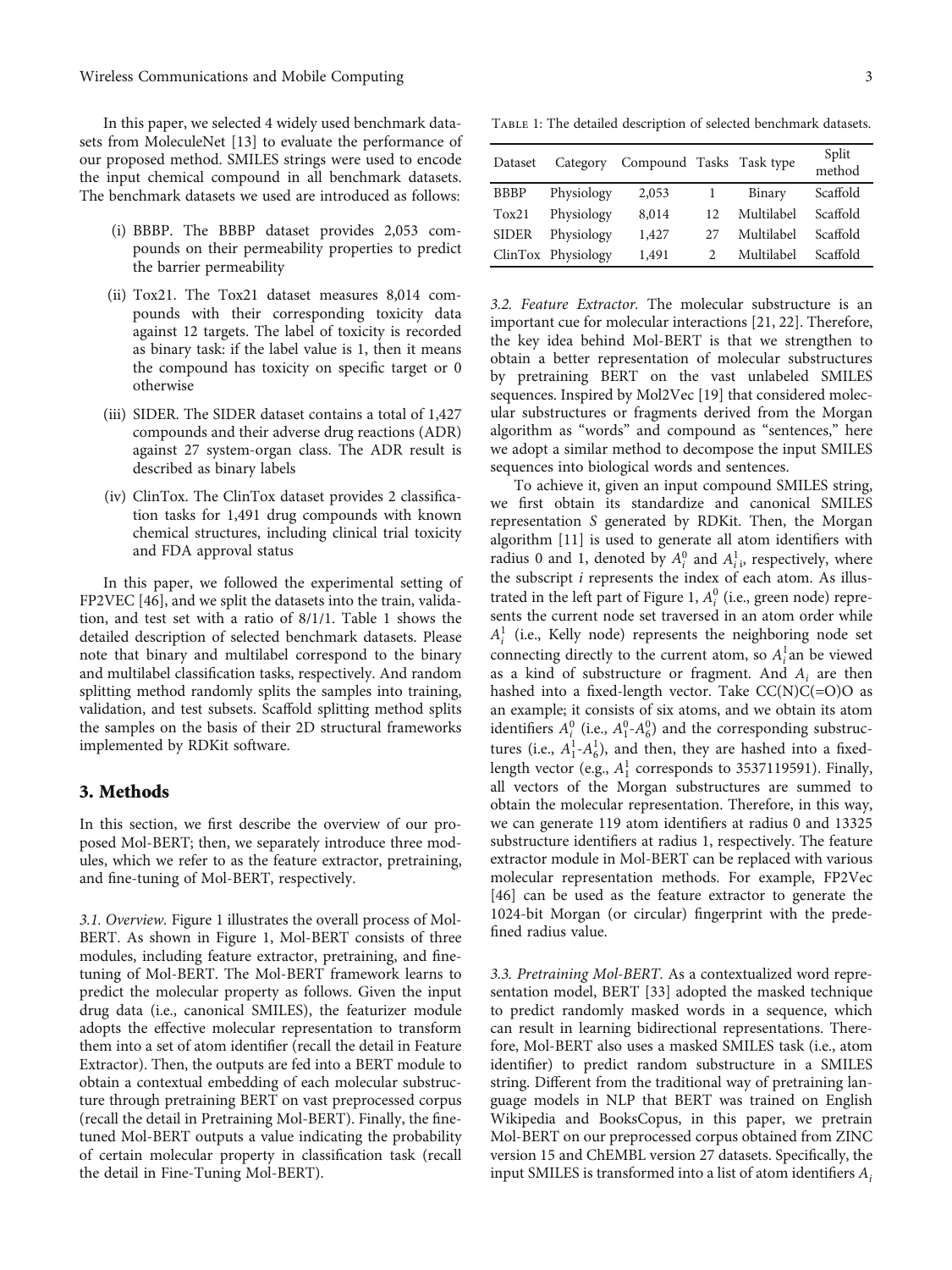<span id="page-3-0"></span>

Figure 1: Overview of our proposed Mol-BERT for molecular property prediction.

via a previous module, rather than character-level for SMILES [\[20\]](#page-5-0), and then, they are embedded as the input of BERT module for pretraining. We initialized our proposed Mol-BERT with weights from BERT [[33](#page-6-0)] and follow the same way to randomly mask 15% tokens in a SMILES (i.e., atom identifier) as [MASK] token. The tokens are embedded into the feature vector. Here, we use token embedding and positional embedding since only the Masked Language Model (MLM) task is adopted in this paper. The proposed Mol-BERT is different from BERT in several ways as follows: (1) Mol-BERT adopted single masked SMILES task (i.e., MLM) on large-scale unlabeled datasets, while BERT uses two kinds of self-supervised tasks on English Wikipedia and BooksCopus, and (2) w exclude the segmentation embedding adopted in the BERT model since Mol-BERT does not require the continuous sentence training.

3.4. Fine-Tuning Mol-BERT. After pretraining on the vast of unlabeled SMILES compounds, with minimal modification of hyperparameters, Mol-BERT can be applied to molecular property prediction on various downstream tasks. We mostly follow the same architecture, optimization, and hyperparameter choices used in [\[8\]](#page-5-0). For classification task (i.e., BBBP and Tox21), we feed the final BERT vector into a linear classification layer to predict the molecular property. A simple classifier is adopted to output the binary value. Then, the labeled sample is used for fine-tuning the model. Mol-BERT feeds the learned drug embeddings into a multityped MLP classifier to generate predictions. Output scores include both continuous scores, such as the solubility value and as binary outputs indicating whether a molecule is toxic or nontoxic. The multityped classifier detects whether the task is regression or classification and switches to the correct loss function and evaluation metrics. In the case of regression, we use the mean square error (MSE) as the loss function and root mean square error (RMSE) as performance metrics. In the classification case, we use binary cross entropy as the loss function and area under the receiver operating characteristics (AUC-ROC) as performance metrics. Given a set of SMILES compounds and the ground-

|  |  | TABLE 2: The fine-tuning hyperparameters. |
|--|--|-------------------------------------------|
|  |  |                                           |

| Parameter                                | Value/range     |
|------------------------------------------|-----------------|
| Learning rate                            | $1e-5\sim 1e-3$ |
| Batch size                               | 8               |
| Epoch                                    | 100             |
| Optimizer                                | Adam            |
| Embedding dimension                      | 300             |
| Size of dictionary                       | 13,325          |
| Number of attention head                 | 6               |
| Layers of fully connected neural network | 6               |

truth labels in the training dataset, we used the crossentropy and the mean square error as loss function for classification and regression tasks, respectively.

# 4. Results and Discussion

In this section, we first introduce the experimental settings. Then, we demonstrate the performance of our proposed Mol-BERT in comparison to state-of-the-art methods to predict the molecular property on 4 wildly used benchmark datasets.

4.1. Baseline Methods. We compare Mol-BERT with many state-of-the-art sequence-based and graph-based baselines which can be categorized as follows:

- (i) ECFP: extended-connectivity fingerprints, referred to as ECFP [\[11\]](#page-5-0), are a type of widely used circular or Morgan fingerprints for encoding the substructures in a molecule
- (ii) GraphCov: graph convolutions are proposed by [\[26\]](#page-6-0) to apply the convolutional networks for learning molecular fingerprints. Here, we term it as GraphCov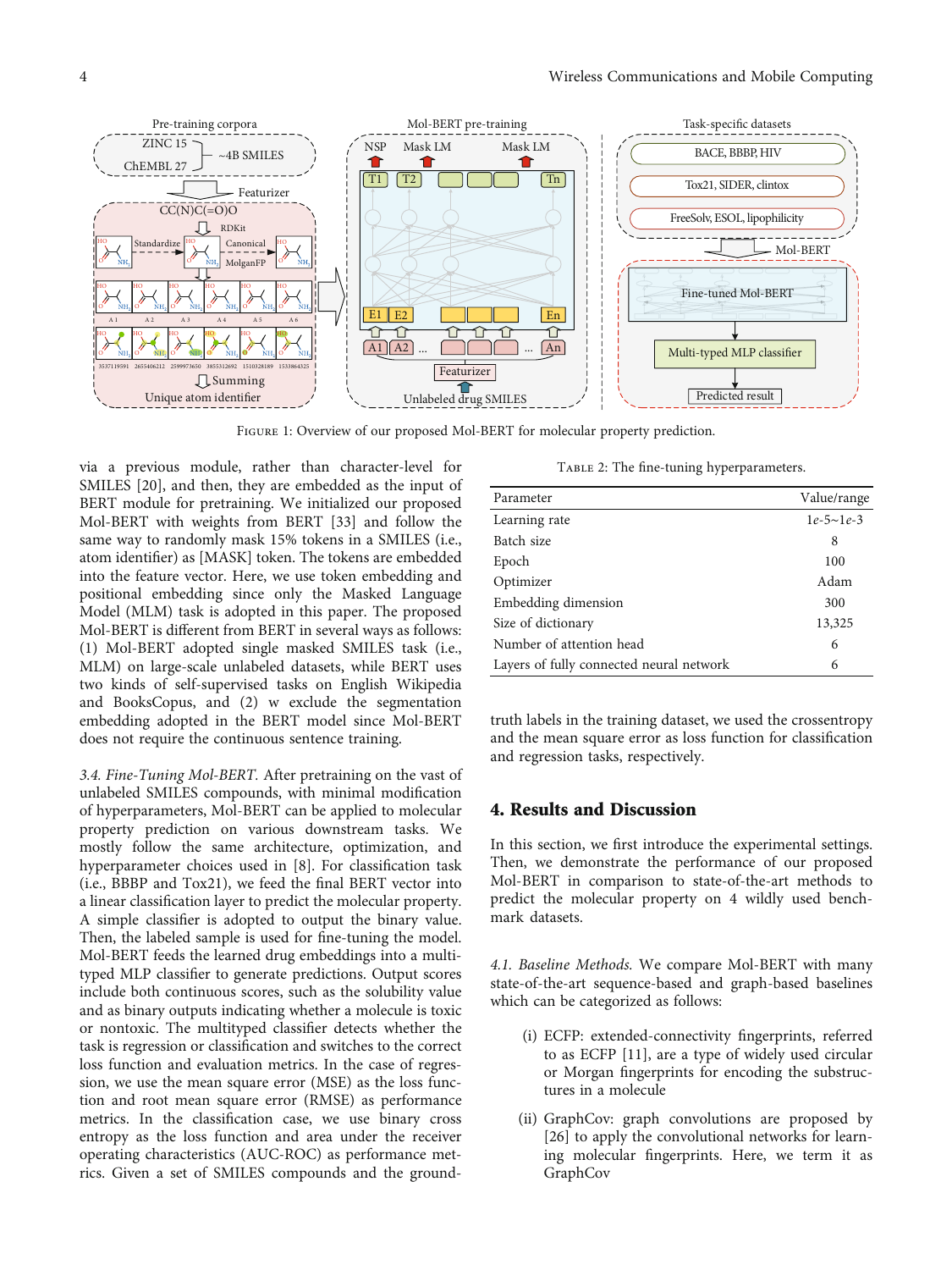<span id="page-4-0"></span>

| Model/dataset | <b>BBBP</b>       | Tox21             | <b>SIDER</b>      | ClinTox           |
|---------------|-------------------|-------------------|-------------------|-------------------|
| <b>ECFP</b>   | $0.702 \pm 0.006$ | $0.810 \pm 0.013$ | $0.673 \pm 0.025$ | $0.783 \pm 0.023$ |
| GraphCov      | $0.877 \pm 0.036$ | $0.772 + 0.041$   | $0.593 \pm 0.035$ | $0.845 \pm 0.051$ |
| Weave         | $0.837 \pm 0.065$ | $0.741 \pm 0.044$ | $0.543 \pm 0.034$ | $0.823 \pm 0.023$ |
| <b>MPNN</b>   | $0.913 \pm 0.041$ | $0.808 \pm 0.024$ | $0.595 \pm 0.030$ | $0.879 \pm 0.054$ |
| FP2VEC        | $0.874 \pm 0.023$ | $0.730 \pm 0.006$ | $0.582 \pm 0.008$ | $0.643 \pm 0.032$ |
| SMILES-BERT   | $0.814 + 0.093$   | $0.732 + 0.025$   | $0.601 + 0.010$   | $0.872 + 0.017$   |
| Mol-BERT      | $0.875 + 0.048$   | $0.839 \pm 0.075$ | $0.695 + 0.071$   | $0.923 \pm 0.025$ |

Table 3: The metric scores of the test set against BBBP, Tox21, SIDER, and ClinTox datasets.

- (iii) Weave: similar to GraphCov, the weave featurization [\[27\]](#page-6-0) encodes meaningful features of atom, bond, and graph distances between matching pairs to form molecule-level representations
- (iv) MPNN: a novel message passing method is proposed to be operated on undirected graph [[30](#page-6-0)]
- (v) FP2VEC: based on Morgan or circular fingerprint, it introduces and encodes a molecule as trainable vectors [\[46](#page-6-0)]
- (vi) SMILES-BERT: [\[20\]](#page-5-0) proposes a semisupervised BERT model that takes the SMILES representation as input

We report the results of these baselines in FP2Vec [[46](#page-6-0)], including ECFP, GraphCov, Weave, and FP2VEC. And we reimplemented MPNN and SMILES-BERT, respectively. As for MPNN [\[30\]](#page-6-0), it is a graph-based model considering the edge features during message passing. And SMILES-BERT [\[20\]](#page-5-0) is a sequence-based model based on transformer layer and attention mechanisms entirely to encode compound SMILES. These models are relied on the public code and kept the same settings of models the same as reported in the original papers.

4.2. Evaluation Metrics. We applied the area under the receiver operating characteristic curve (AUC-ROC) metric for classification task. Following [[46\]](#page-6-0), we train the prediction model with a train set and optimize the model based on the AUC-ROC metric of validation set for classification task. And the prediction results are measured using those optimized models on the test set. For all experiments in this paper, we repeated the same procedures on each task for 5 times and reported the mean and standard deviation of AUC scores. Besides, we evaluated all models on the scaffold splitting method as reported by [[46](#page-6-0)].

4.3. Implementation Details. To optimize all trainable parameters, we adopt Adam optimizer for pretraining and fine-tuning. The dynamic learning rate technique is adopted to adjust the learning rate during training and fine-tuning according to various downstream tasks. We use PyTorch to implement Mol-BERT. And we use 3 NVIDIA GTX 1080Ti GPUs to pretrain Mol-BERT. All fine-tuning tasks are run on a single NVIDIA GTX 2080Ti GPU. Table [2](#page-3-0) shows all the hyperparameters of the fine-tuning model.

4.4. Comparison Results. To examine the competitiveness of the proposed model, we compared Mol-BERT with state-ofthe-art models used for molecular property prediction on classification task. Table 3 reports the mean and standard deviation of ROC-AUC score on BBBP, SIDER, Tox21, and ClinTox datasets. From this table, we can observe that the proposed Mol-BERT significantly outperforms the baselines across three datasets, including Tox21, SIDER, and ClinTox. More specifically, our proposed Mol-BERT achieved at least 2.9% on Tox21, 2.2% on SIDER, and 4.4% on ClinTox higher ROC-AUC metric than baselines. For example, on the Tox21 dataset, Mol-BERT achieved a ROC-AUC score of 0.839 with 2.9% absolute gain compared to ECFP (the second best method). This is because Mol-BERT leverages the molecular representation pretrained on large- scale unlabeled SMILES sequences, while ECFP heavily relied on feature engineering. Compared with graph-based methods that explore the molecular graph features, the proposed Mol-BERT outperformed them on three datasets while it achieved comparable performance with MPNN on the BBBP dataset. This is due to the fact that the contextual information learned from large unlabeled datasets can benefit a lot to the model performance. Moreover, in comparison to the sequence-based pretrained model (i.e., SMILES-BERT), our proposed Mol-BERT achieved stable performance across all datasets. This is a very encouraging result. The reason could be that our method adopted the molecular representation to consider the structural feature of molecular substructures, which benefits to the performance. Overall, it is essentially a nontrivial achievement in terms of molecular property prediction.

## 5. Conclusions

In this paper, we proposed an effective molecular representation method with the pretrained BERT model, named Mol-BERT, to resolve the molecular property prediction. Our proposed Mol-BERT leverages the molecular representation of substructures pretrained on large-scale unlabeled SMILES dataset, which is able to learn both structural and the contextual information of drug. We implement the proposed method and conduct experimental comparisons on four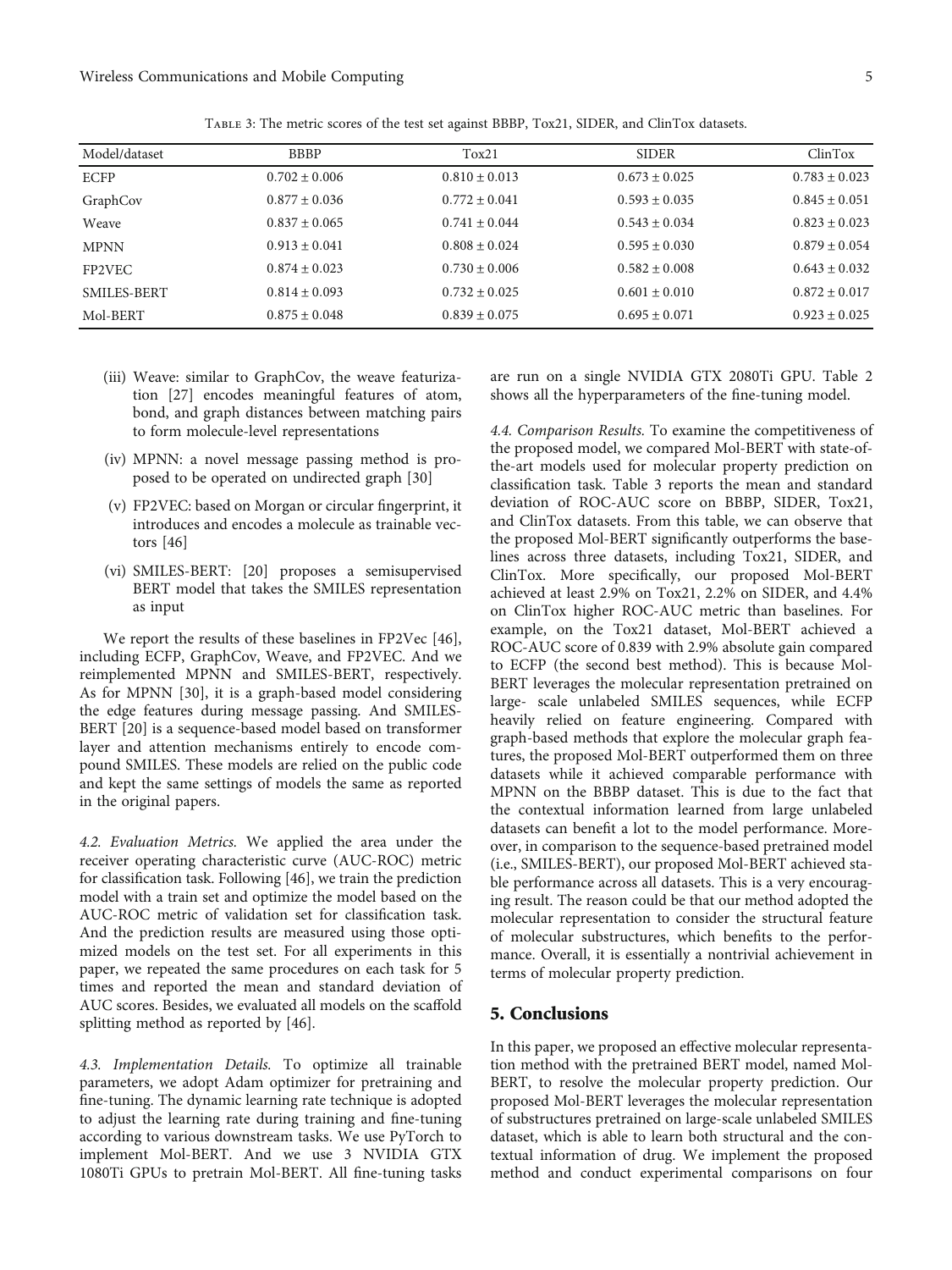<span id="page-5-0"></span>widely used benchmarks. The experimental results show that Mol-BERT outperforms the classic and state-of-the-art graph-based models on molecular property prediction.

While our proposed method achieves good performance on classification tasks, there are still some limitations expected to be overcome. First, our method achieves relatively poorer performance on regression task, mainly owing to the small number of samples in the dataset (e.g., Free-Solv). We would like to investigate metalearning strategies for data augmentation, which results in great success in natural language processing. Second, molecular property prediction is the primary step in drug discovery; we will continue to improve our method to further investigate the following prediction task (e.g., protein-protein interaction, drug-disease associations) in the future.

#### Data Availability

The data used to support the findings of this study are available from the corresponding author upon request [\(https://](https://github.com/cxfjiang/MolBERT) [github.com/cxfjiang/MolBERT](https://github.com/cxfjiang/MolBERT)).

#### Conflicts of Interest

The authors declare no competing financial interest.

#### Supplementary Materials

The pretraining corpus are available at "[https://drive.google](https://drive.google.com/drive/folders/1ST0WD1-hX9XtiPWwCceZbgZlBV0fKPbe) [.com/drive/folders/1ST0WD1-hX9XtiPWwCceZbgZlBV0fK](https://drive.google.com/drive/folders/1ST0WD1-hX9XtiPWwCceZbgZlBV0fKPbe) [Pbe.](https://drive.google.com/drive/folders/1ST0WD1-hX9XtiPWwCceZbgZlBV0fKPbe)" [\(Supplementary Materials\)](https://downloads.hindawi.com/journals/wcmc/2021/7181815.f1.txt)

#### References

- [1] S. Ekins, A. C. Puhl, K. M. Zorn et al., "Exploiting machine learning for end-to-end drug discovery and development," Nature Materials, vol. 18, no. 5, pp. 435–441, 2019.
- [2] X. Lin, Z. Quan, Z. J. Wang, H. Huang, and X. Zeng, "A novel molecular representation with BiGRU neural networks for learning atom," Briefings in Bioinformatics, vol. 21, no. 6, pp. 2099–2111, 2020.
- [3] X. Lin, Z. Quan, Z. J. Wang, T. Ma, and X. Zeng, "KGNN: knowledge graph neural network for drug-drug interaction prediction," in Proceedings of the Twenty-Ninth International Joint Conference on Artificial Intelligence, pp. 2739–2745, Yokohama, Japan, 2020.
- [4] B. K. Shoichet, "Virtual screening of chemical libraries," Nature, vol. 432, no. 7019, pp. 862–865, 2004.
- [5] S. Pushpakom, F. Iorio, P. A. Eyers et al., "Drug repurposing: progress, challenges and recommendations," Nature Reviews Drug Discovery, vol. 18, no. 1, pp. 41–58, 2019.
- [6] Z. Quan, Y. Guo, X. Lin, Z. J. Wang, and X. Zeng, "GraphCPI: graph neural representation learning for compound-protein interaction," in 2019 IEEE International Conference on Bioinformatics and Biomedicine, pp. 717–722, San Diego, CA, USA, 2019.
- [7] Y. Zhou, Y. Hou, J. Shen, Y. Huang, W. Martin, and F. Cheng, "Network-based drug repurposing for novel coronavirus 2019 nCoV/SARS-CoV-2," Cell Discovery, vol. 6, no. 1, pp. 1–18, 2020.
- [8] D. S. Cao, Q. S. Xu, Q. N. Hu, and Y. Z. Liang, "ChemoPy: freely available python package for computational biology and chemoinformatics," Bioinformatics, vol. 29, no. 8, pp. 1092–1094, 2013.
- [9] A. Mauri, V. Consonni, M. Pavan, and R. Todeschini, "Dragon software: an easy approach to molecular descriptor calculations," Match, vol. 56, no. 2, pp. 237–248, 2006.
- [10] H. Moriwaki, Y. S. Tian, N. Kawashita, and T. Takagi, "Mordred: a molecular descriptor calculator," Journal of Cheminformatics, vol. 10, no. 1, p. 4, 2018.
- [11] D. Rogers and M. Hahn, "Extended-connectivity fingerprints," Journal of Chemical Information and Modeling, vol. 50, no. 5, pp. 742–754, 2010.
- [12] R. C. Glen, A. Bender, C. H. Arnby, L. Carlsson, S. Boyer, and J. Smith, "Circular fingerprints: flexible molecular descriptors with applications from physical chemistry to ADME," IDrugs, vol. 9, no. 3, p. 199, 2006.
- [13] Z. Wu, B. Ramsundar, E. N. Feinberg et al., "MoleculeNet: a benchmark for molecular machine learning," Chemical Science, vol. 9, no. 2, pp. 513–530, 2018.
- [14] K. He, X. Zhang, S. Ren, and J. Sun, "Deep residual learning for image recognition," in Proceedings of the IEEE conference on computer vision and pattern recognition, pp. 770–778, Las Vegas, United States, 2016.
- [15] C. Xia, C. Zhang, X. Yan, Y. Chang, and P. S. Yu, "Zero-shot user intent detection via capsule neural networks," 2018, <https://arxiv.org/abs/1809.00385>.
- [16] J. Yin, C. Gan, K. Zhao, X. Lin, Z. Quan, and Z. J. Wang, "A novel model for imbalanced data classification," Proceedings of the AAAI Conference on Artificial Intelligence, vol. 34, no. 4, pp. 6680–6687, 2020.
- [17] D. Weininger, A. Weininger, and J. L. Weininger, "SMILES. 2. Algorithm for generation of unique smiles notation," Journal of Chemical Information and Computer Sciences, vol. 29, no. 2, pp. 97–101, 1989.
- [18] Z. Xu, S. Wang, F. Zhu, and J. Huang, "Seq2seq fingerprint: an unsupervised deep molecular embedding for drug discovery," in Proceedings of the 8th ACM international conference on bioinformatics, computational biology, and health informatics, pp. 285–294, New York, NY, USA, 2017.
- [19] S. Jaeger, S. Fulle, and S. Turk, "Mol2vec: unsupervised machine learning approach with chemical intuition," Journal of Chemical Information and Modeling, vol. 58, no. 1, pp. 27–35, 2018.
- [20] S. Wang, Y. Guo, Y. Wang, H. Sun, and J. Huang, "SMILES-BERT: large scale unsupervised pre-training for molecular property prediction," in Proceedings of the 10th ACM International Conference on Bioinformatics, Computational Biology and Health Informatics, pp. 429–436, New York, NY, USA, 2019.
- [21] K. Huang, C. Xiao, T. Hoang, L. Glass, and J. Sun, "Caster: predicting drug interactions with chemical substructure representation," Proceedings of the AAAI Conference on Artificial Intelligence, vol. 34, no. 1, pp. 702–709, 2020.
- [22] R. B. Silverman and M. W. Holladay, The Organic Chemistry of Drug Design and Drug Action, Academic Press, 2014.
- [23] K. Schütt, P. J. Kindermans, H. E. S. Felix, S. Chmiela, A. Tkatchenko, and K. R. Müller, "SchNet: a continuousfilter convolutional neural network for modeling quantum interactions," Advances in neural information processing systems, pp. 991–1001, 2017,<https://arxiv.org/abs/1706.08566>.